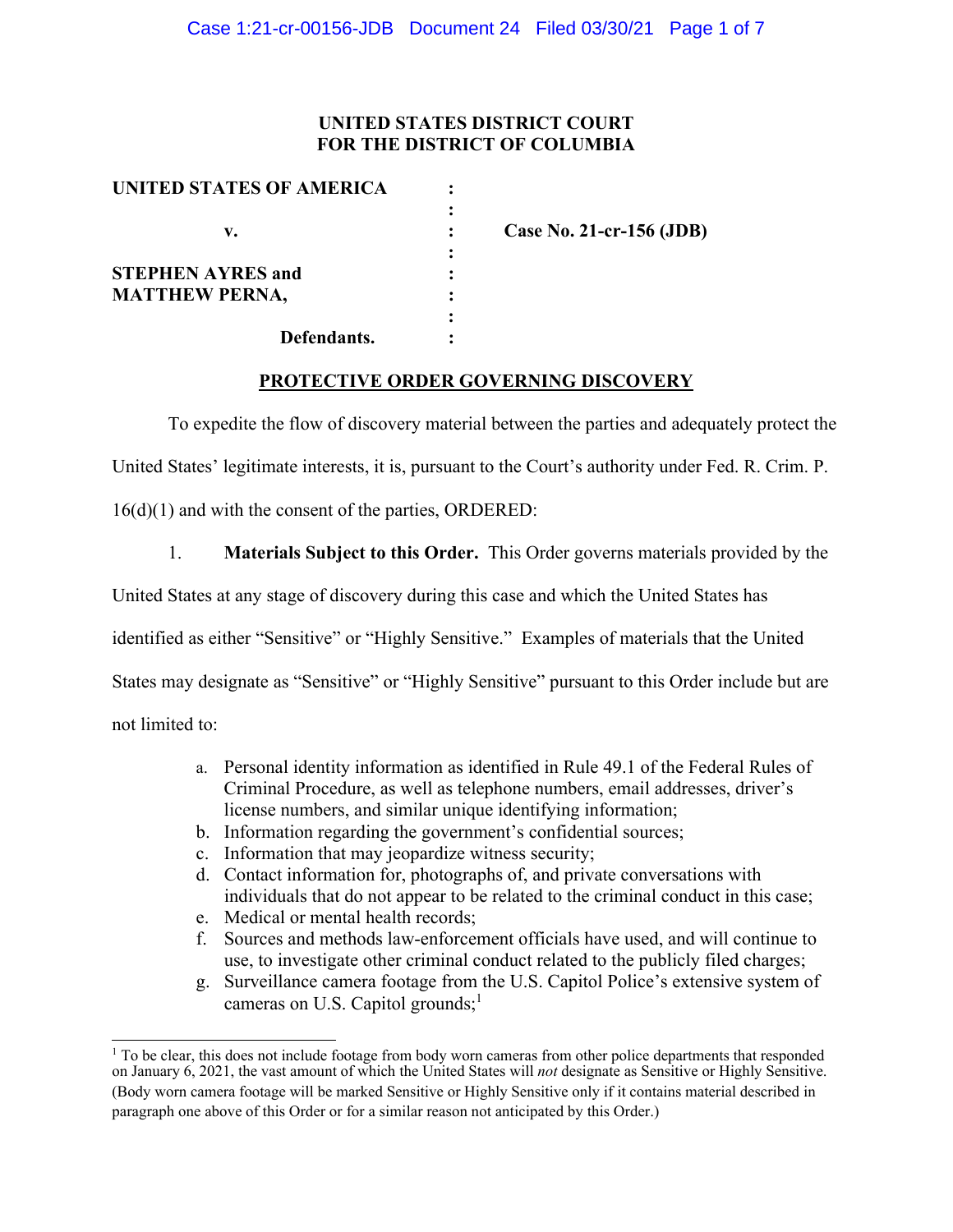- h. Repair estimates from the Architect of the Capitol;
- i. Materials designated as "security information" pursuant 2 U.S.C. §1979; and
- j. Tax returns or tax information.

This Order will not be used to designate materials as Sensitive or Highly Sensitive unless such designation is necessary for one of the reasons stated in this paragraph or for a similar reason not anticipated by this Order. The government agrees to make every effort to provide discovery in a manner that will allow for most discovery to be produced without such designations.

2. **Defendant.** Any reference to "Defendant" herein refers individually to each

defendant identified in the caption above.

3. **Legal Defense Team.** The "legal defense team" includes defense counsel

(defined as counsel of record in this case, including any post-conviction or appellate counsel)

and any attorneys, investigators, paralegals, support staff, and expert witnesses who are advising

or assisting defense counsel in connection with this case.

# 4. **Rules for the Handling of Sensitive and Highly Sensitive Materials.**

- a. **Limitations on Use.** Defendant and the legal defense team may use Sensitive and Highly Sensitive discovery materials solely in connection with the defense of this case and any other case connected to the events at the United States Capitol on January 6, 2021, including any post-conviction or appellate litigation, and for no other purpose, and in connection with no other proceeding, without further order of this Court.
- b. **Limitations on Dissemination.** No Sensitive or Highly Sensitive materials, or the information contained therein, may be disclosed to any persons other than Defendant, the legal defense team, or the person to whom the Sensitive or Highly Sensitive information solely and directly pertains or his/her counsel, without agreement of the United States or prior authorization from the Court.
- c. **Limitations on Reproduction.** Defendant, the legal defense team, and authorized persons shall not copy or reproduce the Sensitive or Highly Sensitive materials except in order to provide copies of the materials for use in connection with this case by Defendant, the legal defense team, the person to whom the Sensitive or Highly Sensitive information solely and directly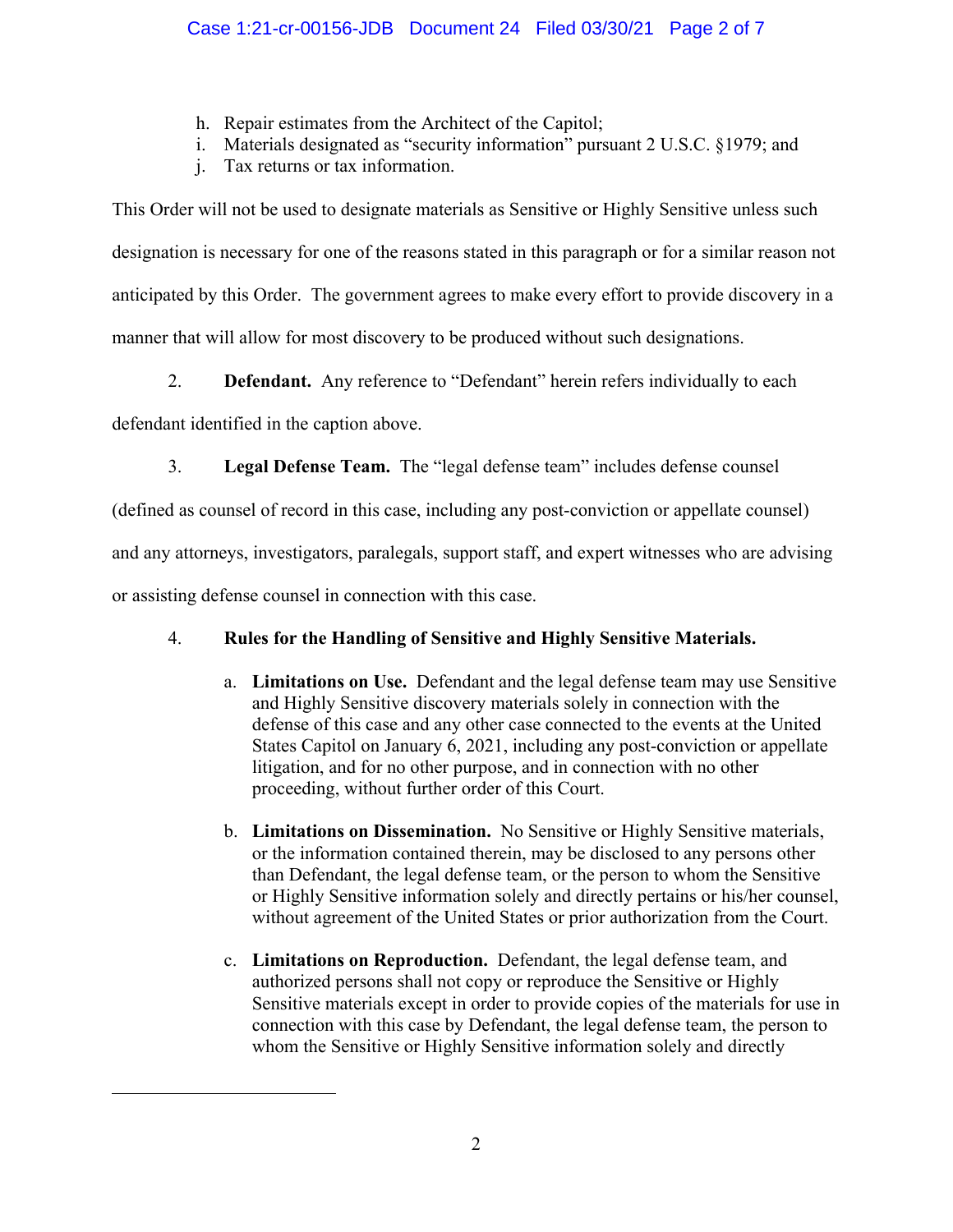pertains or his/her counsel, and other persons to whom the Court may authorize disclosure (collectively, "authorized persons").

If defense counsel provides Defendant access to Sensitive or Highly Sensitive materials, defense counsel must advise Defendant that Defendant may not record any personal identity information as identified in Rule 49.1 of the Federal Rules of Criminal Procedure or any telephone numbers, email addresses, driver's license numbers, and similar unique identifying information. By signing the attached affirmation, Defendant agrees not to do so.

Copies and reproductions, and any notes or records made in relation to the contents of Sensitive and Highly Sensitive materials, are to be treated in the same manner as the original materials.

- d. **Court Filings.** Absent prior agreement by the parties or permission from the Court, no party shall disclose materials designated as Sensitive or Highly Sensitive in any public filing with the Court. Such materials shall be submitted under seal in accordance with Local Criminal Rule 49(f)(6). The Clerk of Court shall accept for filing under seal any filings made in compliance with that Rule and so marked by the parties pursuant to this Order.
- e. **Court Hearings.** The restrictions in this Order shall not limit either party in the use of the materials in judicial proceedings in this case. The procedures for use of designated Sensitive and Highly Sensitive materials during any hearing or the trial of this matter shall be determined by the parties and the Court in advance of the hearing or trial. No party shall disclose materials designated Sensitive or Highly Sensitive in open court without agreement by the parties that such materials may be disclosed in open court or prior authorization by the Court.

## 5. **Additional Rules for Handling of Sensitive Materials.** The following

additional terms apply to Sensitive materials:

a. **Storage.** Sensitive materials must be maintained in the custody and control of Defendant, the legal defense team, and authorized persons. This restriction shall not apply to the person to whom the Sensitive information solely and directly pertains or his/her attorney.

## 6. **Additional Rules for Handling of Highly Sensitive Materials.** The following

additional rules apply to Highly Sensitive materials:

a. **Additional Limitations on Dissemination.** Defense counsel may not provide a copy of Highly Sensitive materials to Defendant or permit Defendant to view such materials unsupervised by defense counsel or an attorney,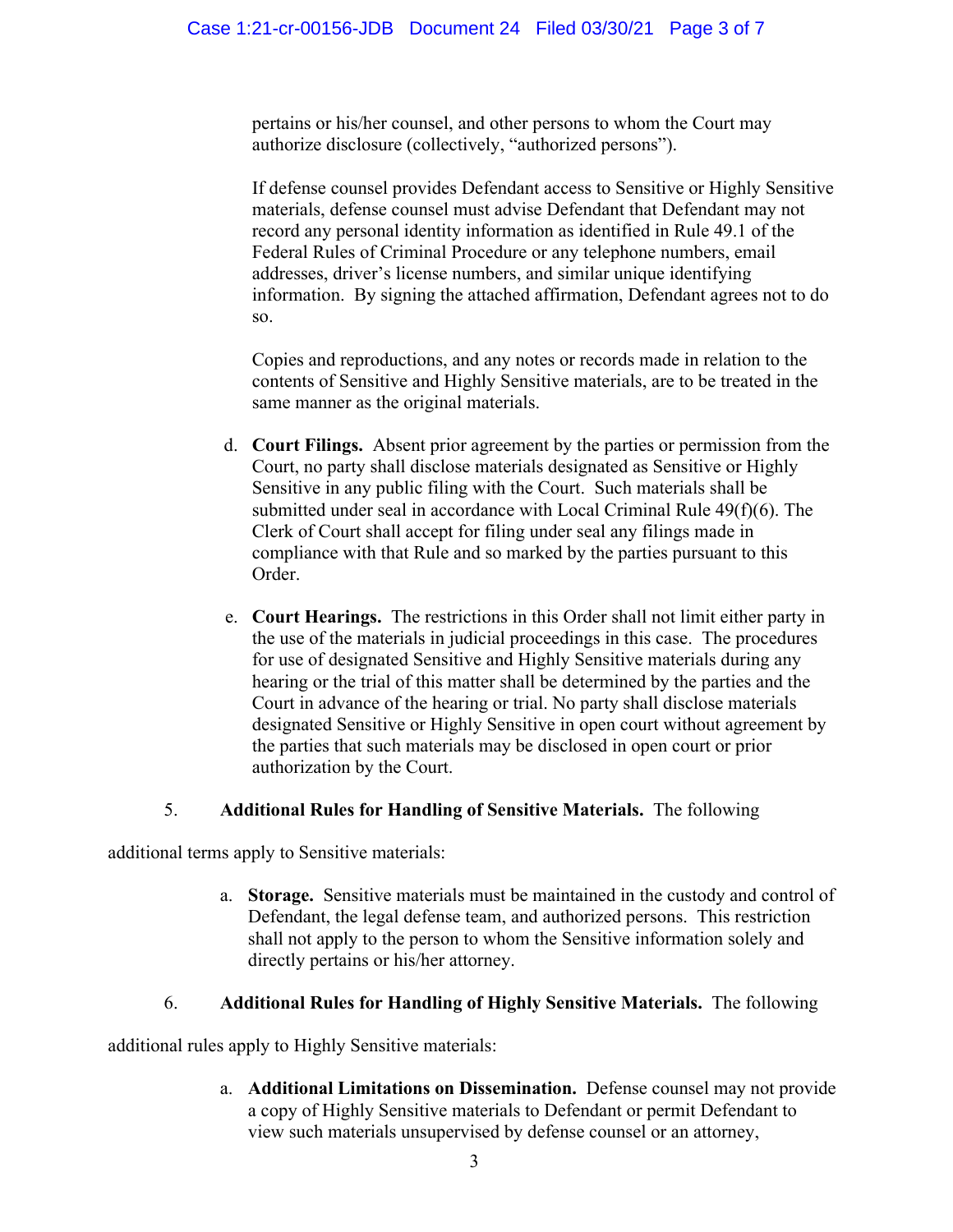investigator, paralegal, or support staff person employed by defense counsel. The parties agree that defense counsel or an attorney, investigator, paralegal, or support staff person employed by defense counsel, may supervise Defendant by allowing access to Highly Sensitive materials through a cloudbased delivery system that permits Defendant to view the materials but does not permit Defendant the ability to download; provided that, prior to doing so, defense counsel first provides notice to the United States and allows the United States to file an objection with the Court if no agreement is reached.

- b. **Additional Limitations on Reproduction.** Counsel agrees that prior to showing materials to Defendant designated as Highly Sensitive, counsel or an attorney, investigator, paralegal, or support staff person employed by defense counsel will read Defendant the relevant parts of this Order, and remind Defendant of the consequences of violating the Order. If Defendant takes notes regarding Highly Sensitive materials, counsel or an attorney, investigator, paralegal, or support staff person employed by defense counsel must take reasonable steps to determine whether Defendant has copied any personal identity information as identified in Rule 49.1 of the Federal Rules of Criminal Procedure or any telephone numbers, email addresses, driver's license numbers, and similar unique identifying information.
- c. **Storage.** Highly Sensitive materials must be maintained in the custody and control of the legal defense team and authorized persons. This restriction shall not apply to the person to whom the Highly Sensitive information solely and directly pertains or his/her attorney.

7. **Viewing by Incarcerated Defendants.** If Defendant is in the custody of the

United States Marshals Service, defense counsel is authorized to provide a copy of discovery materials to the appropriate point of contact so that Defendant can view the discovery materials, subject to the terms of this Order.

8. **Disputes.** The parties shall make a good faith effort to resolve any dispute about a sensitivity designation before requesting the Court's intervention. The United States may agree to remove or reduce a sensitivity designation without further order of this Court. Whenever the redaction of specified information will resolve the basis for which a sensitivity designation was applied, the United States will agree to redaction, and such redaction will render the materials no longer subject to this Order. Any agreement to reduce or remove a sensitivity designation or to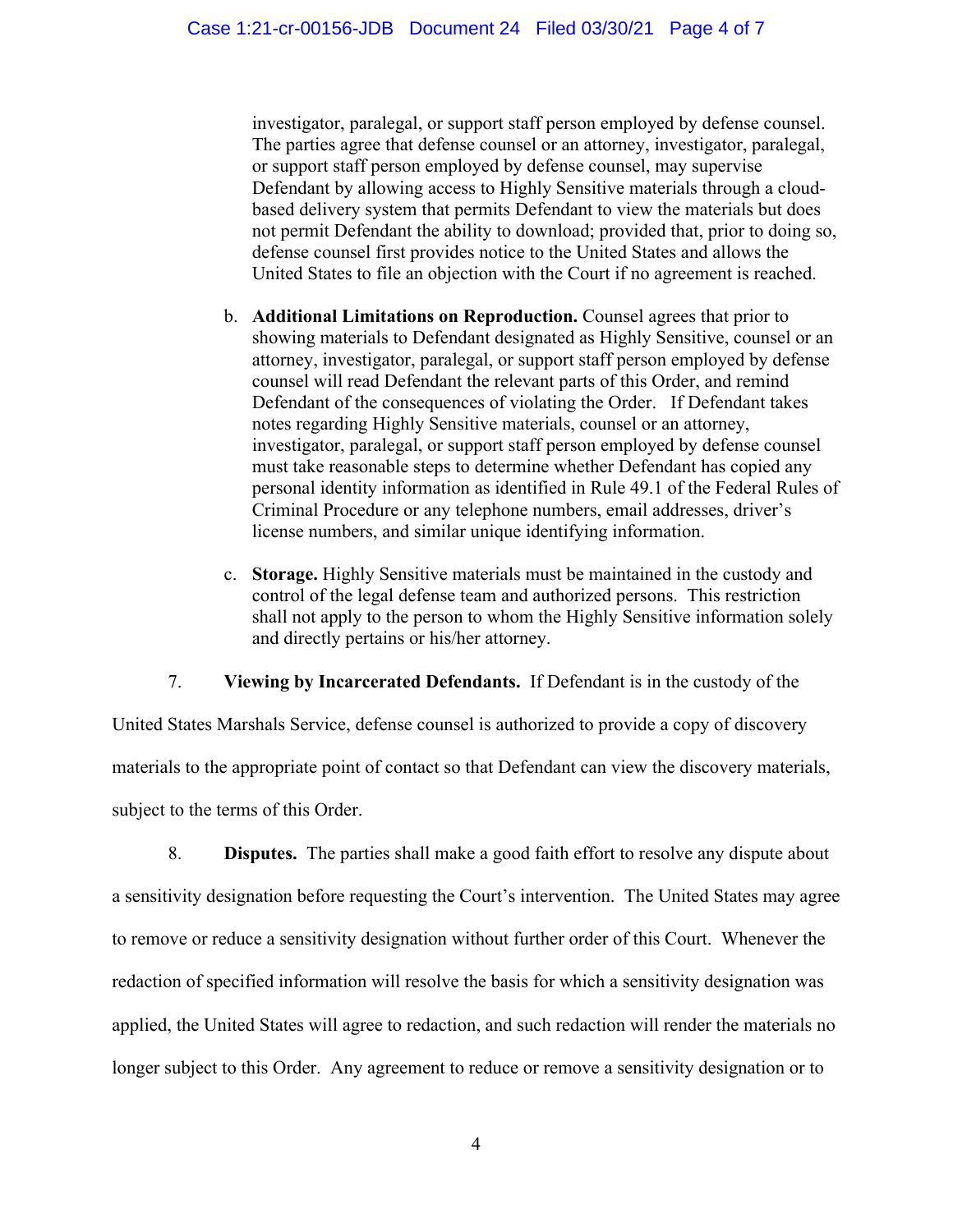#### Case 1:21-cr-00156-JDB Document 24 Filed 03/30/21 Page 5 of 7

redact specific information shall be memorialized in writing.

9. **Modification Permitted.** Nothing in this Order shall prevent any party from seeking modification of this Order nor prevent the defense from contesting a sensitivity designation. The parties agree that the burden of demonstrating the need for a protective order remains with the government at all times.

10. **Failure not Waiver.** The failure by the United States to designate any materials

as Sensitive or Highly Sensitive upon disclosure shall not constitute a waiver of the United

States' ability to later designate the materials as Sensitive or Highly Sensitive but the

government must separately identify and memorialize the changed status of those materials in

writing.

11. **Automatic Exclusions from this Order.** This Order does not apply to materials

that:

- a. Are, or later become, part of the public court record, including materials that have been received in evidence in this or other public trials or hearings;
- b. Were derived directly from Defendant or that pertain solely to Defendant. Examples of such materials include Defendant's own financial records, telephone records, digital device downloads, social media records, electronic communications, arrest records, and statements to law enforcement;<sup>2</sup> and
- c. Materials that the defense obtains by means other than discovery.

## 12. **Government's Discovery Obligations.** Nothing in this Order modifies the

United States' obligations at any stage of discovery in this case pursuant to Federal Rules of Criminal Procedure 16 and 26.2, Local Criminal Rule 5.1, 18 U.S.C. § 3500 (the Jencks Act), and the government's general obligation to produce exculpatory and impeachment information in

 $2$  Discoverable materials that were derived directly from Defendant or that pertain solely to Defendant are exempt from this Order regardless of whether the United States has designated any such materials as "Sensitive" or "Highly Sensitive" because the same materials are being provided or made available to co-defendants or other persons charged in connection with the events at the United States Capitol on January 6, 2021.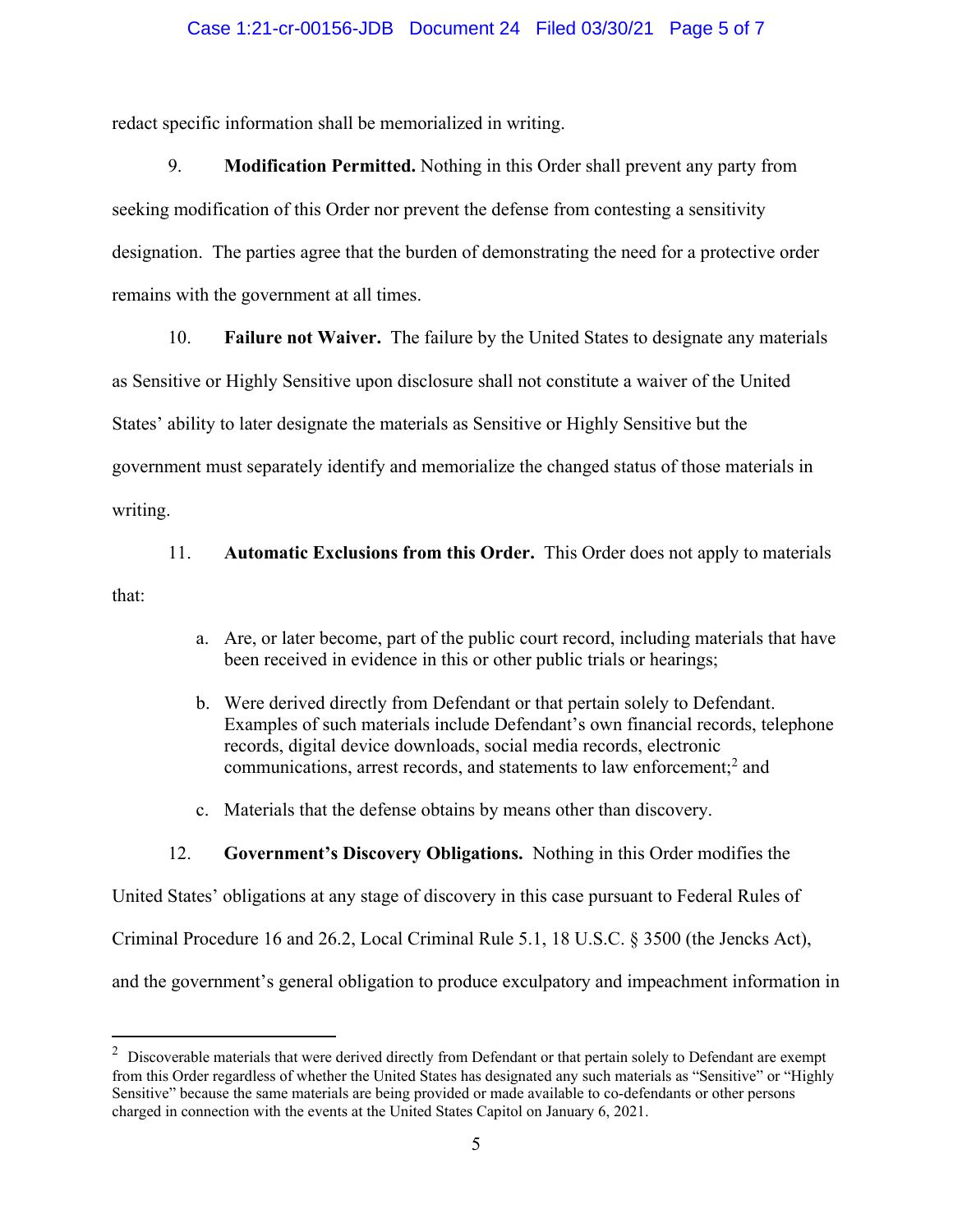#### Case 1:21-cr-00156-JDB Document 24 Filed 03/30/21 Page 6 of 7

criminal cases.

13. **Defense Counsel's Obligations.** Defense counsel must provide a copy of this Order to, and review the terms of this Order with, members of the legal defense team, Defendant, and any other person, before providing them access to Sensitive or Highly Sensitive materials. Defense counsel must obtain a fully executed copy of Attachment A before providing Defendant access to Sensitive or Highly Sensitive materials, and must file a copy with the Court within one week of execution.

14. **No Ruling on Discoverability or Admissibility**. This Order does not constitute a ruling on the question of whether any particular material is properly discoverable or admissible and does not constitute any ruling on any potential objection to the discoverability or admissibility of any material.

15. **Duration.** The terms of this Order shall remain in effect after the conclusion of this case and the parties shall be bound by it unless otherwise ordered by the Court.

**SO ORDERED**.

Dated: March 30, 2021

/s/ JOHN D. BATES United States District Judge